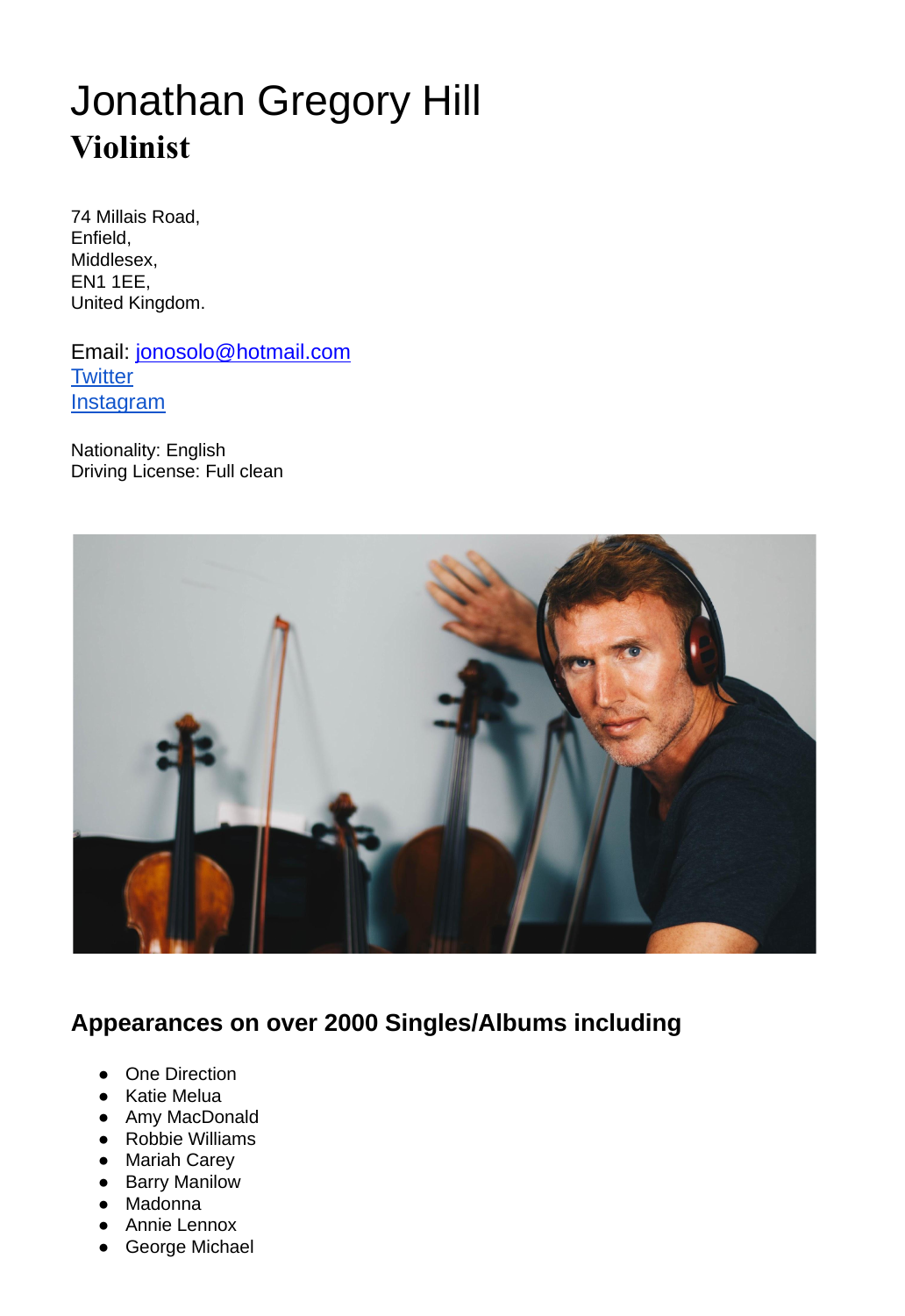- Stevie Wonder
- Sir Paul McCartney
- Pavarotti 2
- Spice Girls
- Kylie Minogue

#### **2001-2003 Signed E.M.I Classical Artist**

- 'The Planets' Classical Fusion Band
- 500,000 World Sales
- No.1 in U.K Classical Charts for 13 weeks
- Top 30 in U.K Pop charts
- No.7 in U.S Classical Charts
- No.3 in Asian Classical Charts

### **Professional Orchestral Leading**

- Orchestra of the Swan (Guest Leader)
- The Bourne Orchestra (Guest Leader)
- Heritage Orchestra (Guest Leader)
- National Symphony Orchestra (Guest Leader)
- Rambert Dance (Guest Leader/Soloist)
- London Metropolitan Orchestra (Session Orchestra/Guest Leader)
- Sinfonia of London (Guest Leader)
- Chamber Orchestra of London (Guest Leader/Soloist)
- Pro Arte of London (Session Orchestra/Guest Leader)
- London Musicians Orchestra (Session Orchestra/Guest Leader)
- 2006-2015 (Guest Leader) X-Factor/BGT/U.S X-Factor
- Isobel Griffiths (Guest Leader 'My Mutual Friend' Quartet)
- Music Solutions Orchestra (Session Orchestra/Guest Leader)
- Secret Symphony Orchestra (Leader)
- London Philharmonic Youth Orchestra
- Cornish Sinfonia (Leader/Soloist)
- Three Spires Orchestra (Guest Leader)
- Manchester Concert Orchestra (Guest Leader)
- London Concert orchestra (Guest Leader)

#### **Solo Performances with Orchestra**

- Davis 'Solace'
- Joyce 'Celestial'
- Davis 'Lost Lake'
- Albinoni 'Adagio'
- Ponce 'Estrellita'
- Davis 'Lost' Violin Concerto
- Vivaldi 'Four Seasons'
- Massanet 'Thais'
- Williams 'Schindler's List'
- Bruch Violin Concero in G Minor
- Korngold Violin concerto in D
- Brahms Double Concerto
- Beethoven Triple Concerto
- Beethoven 'Romances' in D and F
- Sarasate 'Carmen fantasy'
- Waxman 'Carmen Fantasie'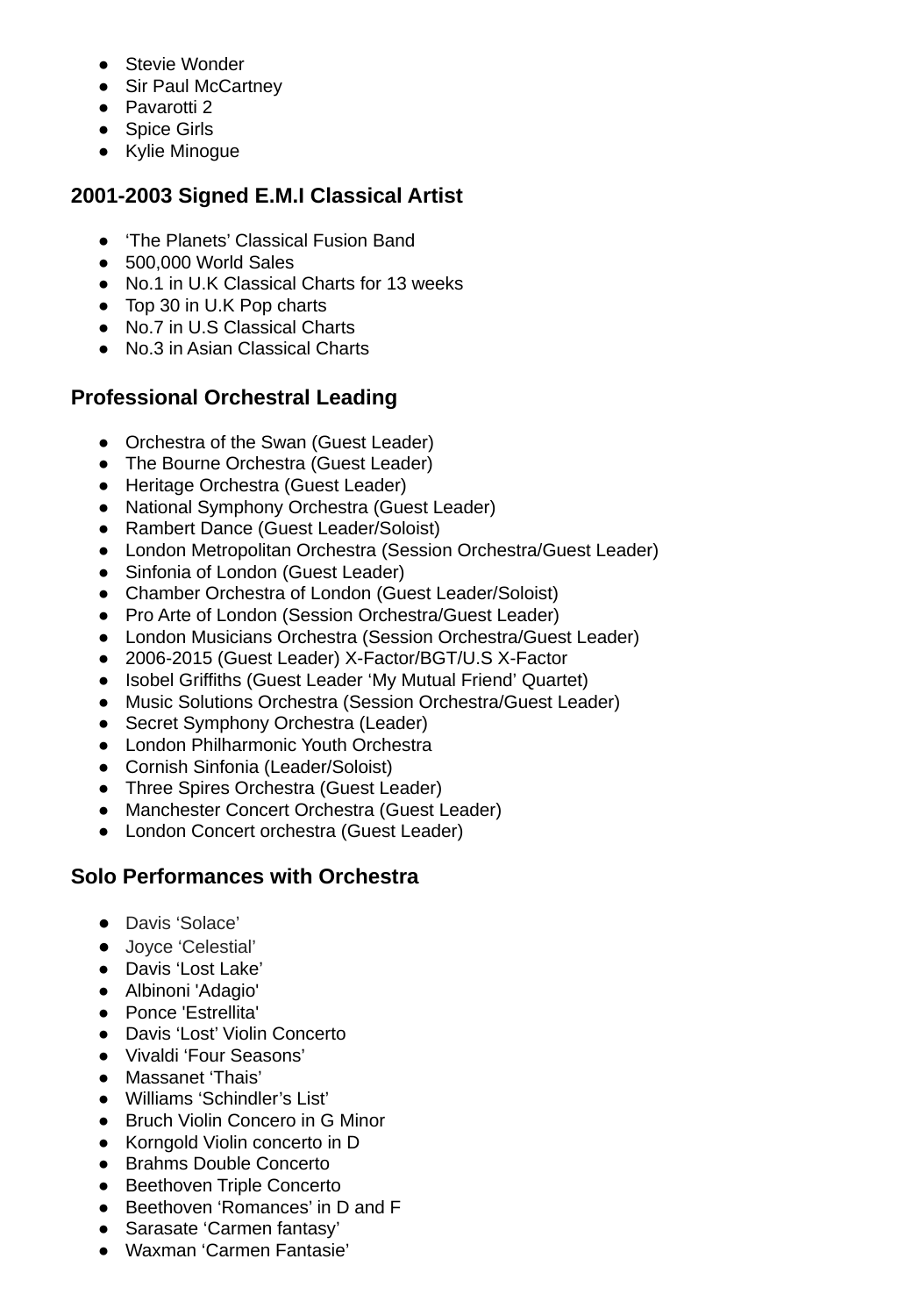- Bruch Concerto no.2
- Tchaikovsky Concerto in D
- Dvorak Concerto in A
- Glazunov Violin Concerto
- Mozart Concerto's no.4 and 5.
- Williams 'Schindler's List'
- Saint Saens 'Havanaise'
- Sarasate 'Introduction and Tarantella'
- Sarasate 'Introduction and Rondo Cappricioso'

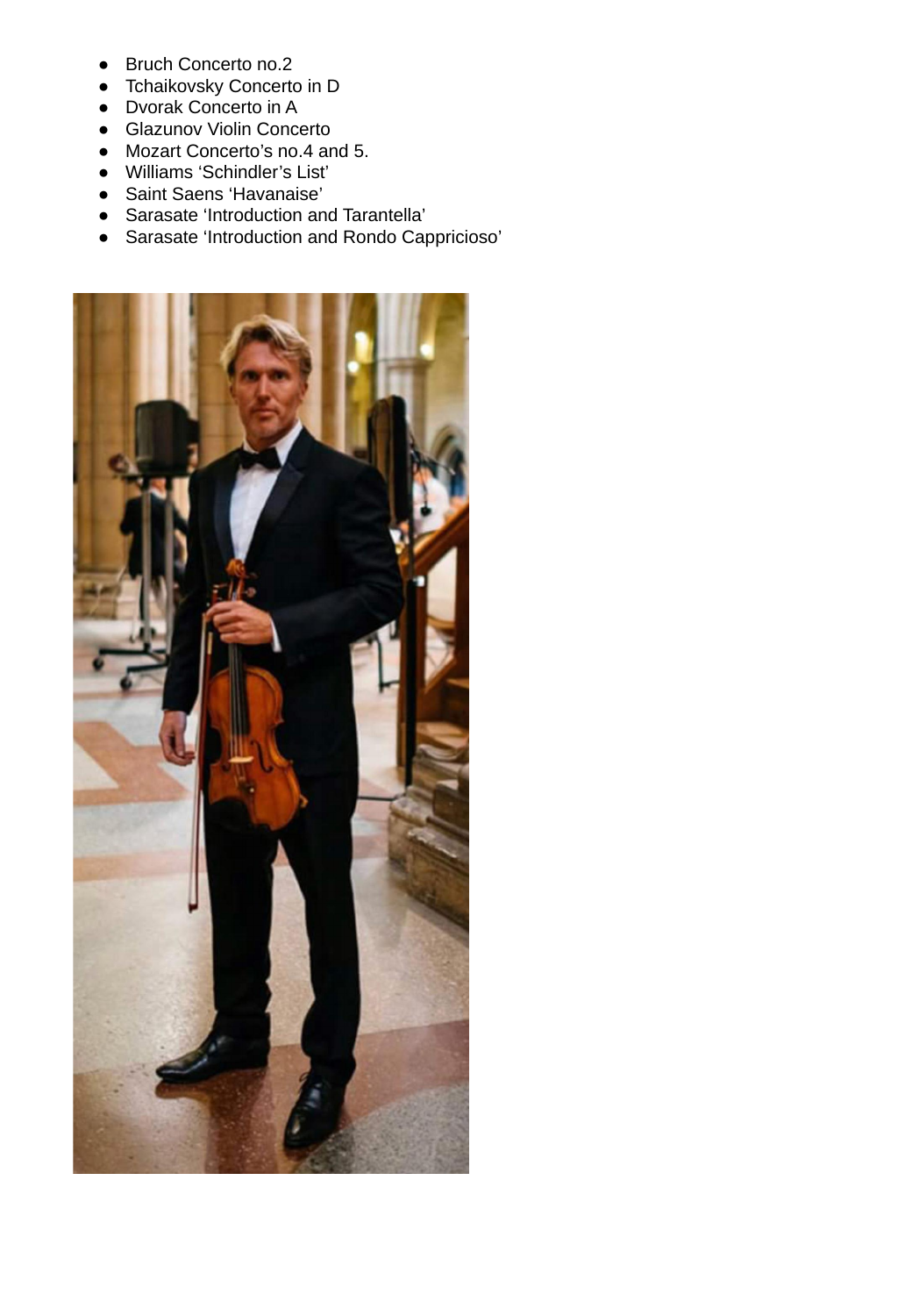#### **Professional Orchestral Experience**

- Royal Philharmonic Orchestra
- London Symphony Orchestra
- London Philharmonic Orchestra
- Bournemouth Symphony Orchestra
- Bournemouth Sinfonietta Orchestra
- London Sinfonietta Orchestra
- Philharmonia Orchestra
- Ulster Orchestra
- Soloists of the Royal Opera House Orchestra, Covent Garden
- English National Opera
- B.B.C Symphony Orchestra

#### **Hollywood Solo Violin**

● Solo violin: opening sequence of 'Simpsons' 2013 'Chomet Gag'

## **Quartets**

- 'Quartet of London'
- 'a'Migos Quartet' (recordings for Meridian)

#### **Recent Interviews and Appearances**

- Interviews for Radio and T.V across Asia, Europe and America
- 'Sound Bites' for Classic F.M
- Guest Presenter for B.B.C Children's Channel CBeeBee's
- Good Morning
- G.M.T.V
- Hello Magazine
- O.K Magazine
- Classical Brit Awards
- National Geographic U.S.A
- B.B.C. Children in Need

## **Musicals (West End, Tour, Broadway)**

- Grand Hotel (Leader)
- Les Miserables (Leader)
- SpongeBob Square Pants (Leader)
- Grey Gardens (Leader)
- T'Aint a Bird (Leader)
- The Little Prince (Leader)
- Legally Blonde (Leader)
- Carousel (Leader)
- Touring 'Phantom of the Opera' (Guest Leader)
- Book of Mormon (Guest Leader)
- Guys and Dolls (Leader)
- La Cava (Leader)
- Joseph (Guest Leader)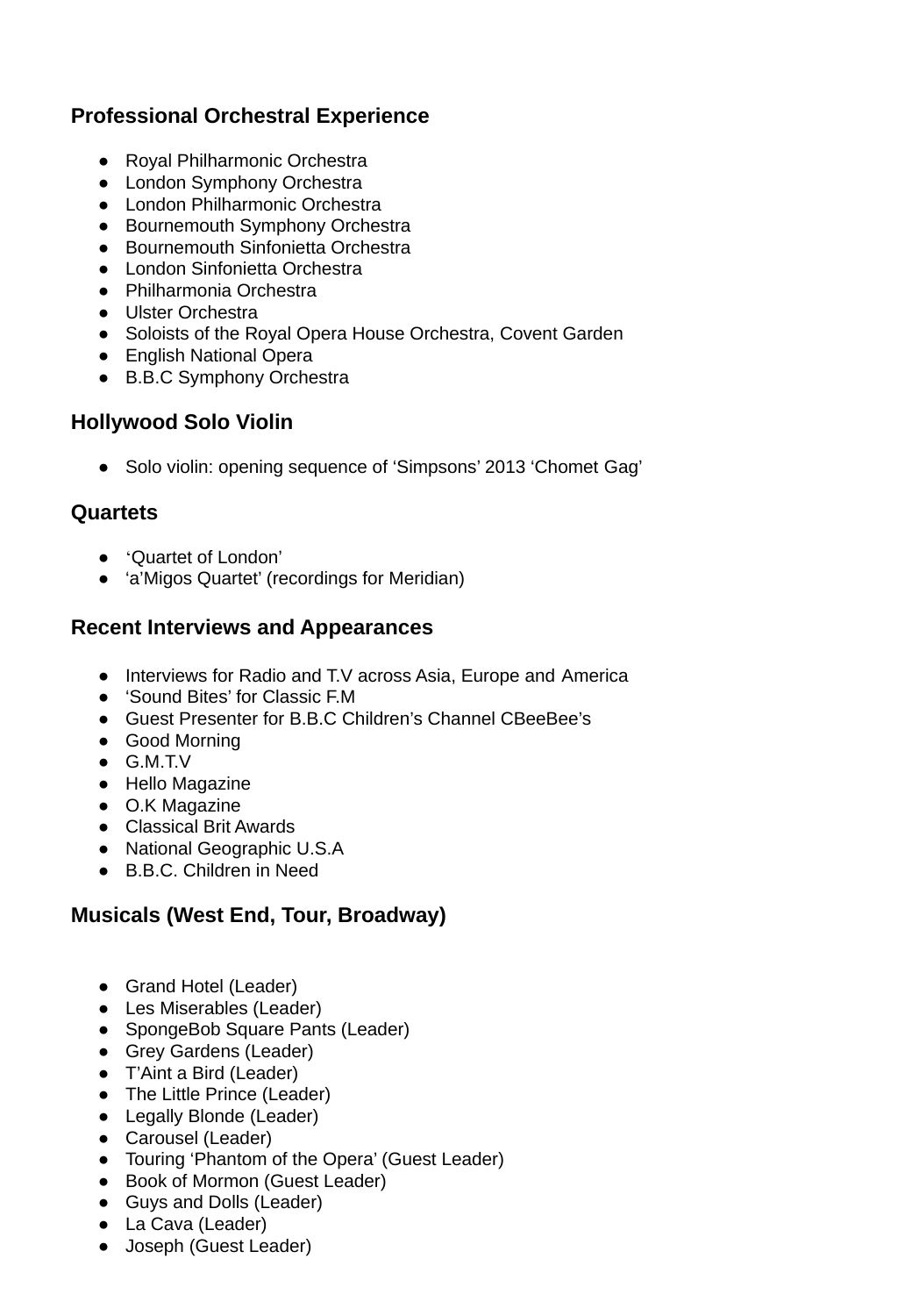- Whistle Down the Wind (Guest Leader)
- Singin' in the Rain (Leader)
- Phantom of the Opera (guest Leader)
- Jon and Jen (Leader)
- Lady Chatterley's Lover (Leader)

#### **Cast Albums**

- Jesus Christ Super Star
- Top Hat
- Legally Blonde
- Carousel
- The Beautiful Game
- Chitty Chitty Bang Bang
- Whistle Down the Wind
- Joseph
- Evita
- La Cava
- Cats

#### **Conducting**

● Guys and Dolls 2005-2007 2nd Assistant

#### **Solo Recordings and Record Labels**

- E.M.I Classics
- Broken Thought Records
- Gareth J.Rubery Presents
- Polygram
- Warner
- Atlantic Records
- Meridian Classics

#### **Film Sessions**

- Tomb Raider 2
- Harry Hill the Movie
- Evil Dead
- Conspiracy Theory
- Godzilla
- The Mummy Returns
- Sleepy Hollow
- Lost in Space
- The Lord of the Rings: The Fellowship of the Ring
- The Lord of the Rings: The Two Towers
- The Hobbit

#### **Television Programmes**

- The Fast Show
- X-Factor 2005-2013
- BGT 2007-2014
- U.S X-Factor 2011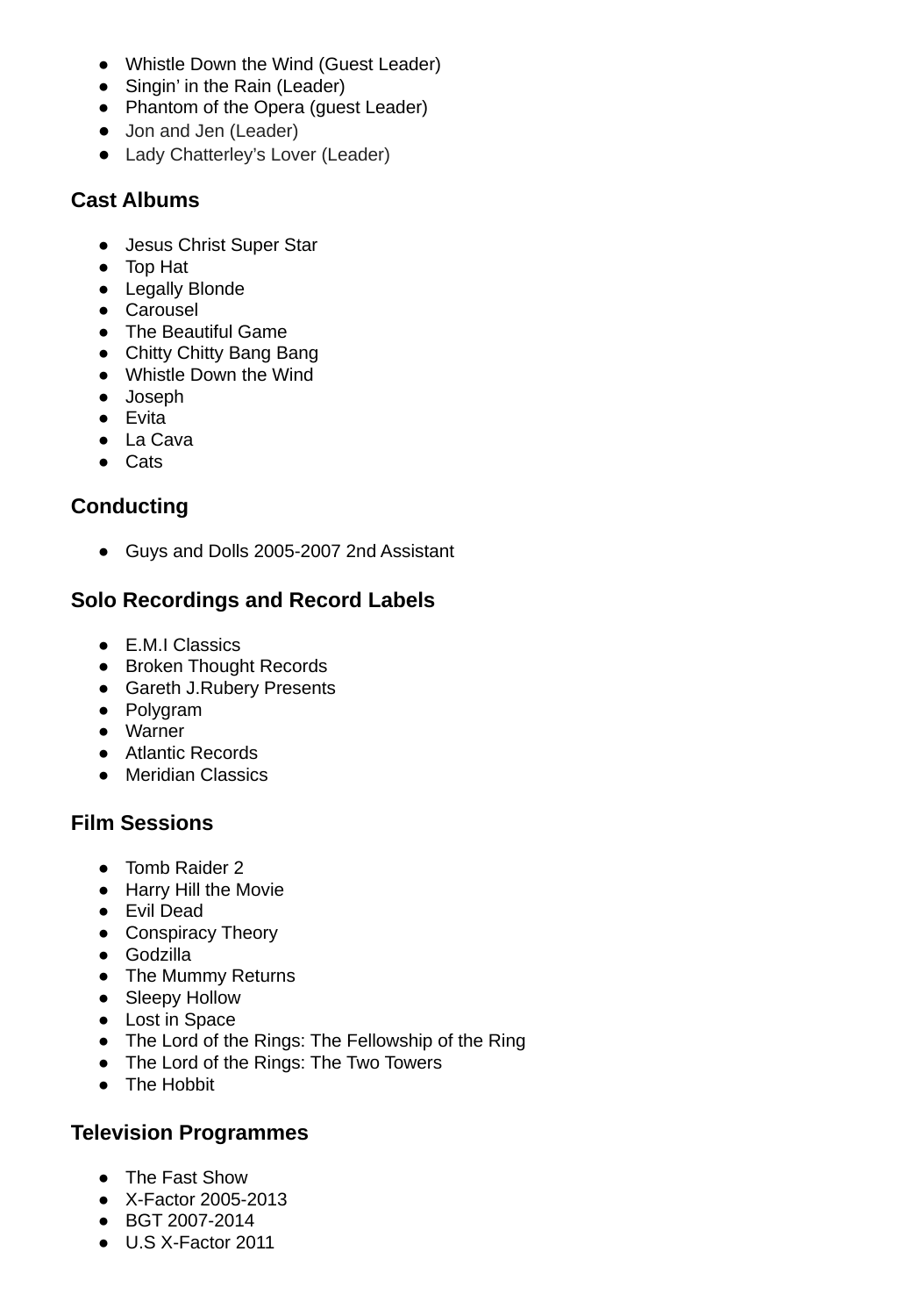- Celebrity X-Factor 2006
- B.B.C. Children in Need
- Midsomer Murders
- Top of the Pops
- Born and Bred
- Band of Brothers
- Don Juan
- Songs of Praise
- Our Mutual Friend

## **Adverts (Featured Violinist)**

- Galaxy Milk Chocolate
- Pepsi/Coca Cola
- Lexus 'Swarm' 2013
- Asda/Walmart
- Weetabix 2011
- Felix the cat 2011
- Halifax Wizard of Oz 2018

## **T.V/Radio Recordings (Featured Violinist)**

- 'Tonight' with Trevor McDonald
- I.T.V Discovery 'The Road to Berlin'
- Audio Networks Plc 'Atmospheric' Radio 3 and 4
- 2006 Remembrance Service, Saint Paul's Cathedral, B.B.C. 1

#### **Professional Certifications**

Guildhall School of Music and Drama - Music and Business Module

- Psychology and Music Module
- Violin Pedagogy
- Performance and Communication Module
- Improvisation and Jazz Module
- Teaching of Music Module
- Teaching of Theoretical Music Module
- Conducting Module

## **Professional Teaching Experience**

- Royal Philharmonic Education Programme: Music and Creation Programmes in London Borough Senior Schools.
- London Philharmonic Education Programme: Future Firsts Projects teaching in Deprived Inner London Elementary and Senior Schools.
- London Symphony Orchestra Education Programme: L.S.O String Quartet and Soloist Programme teaching performance skills in the City of London.
- Opus 20 String Group Education Project: Performance and presentation skills teaching at Dartington International Summer School for amateur musicians.
- Philharmonia Orchestra Education Programme: Performance and Communication Skills to Senior School Students in London.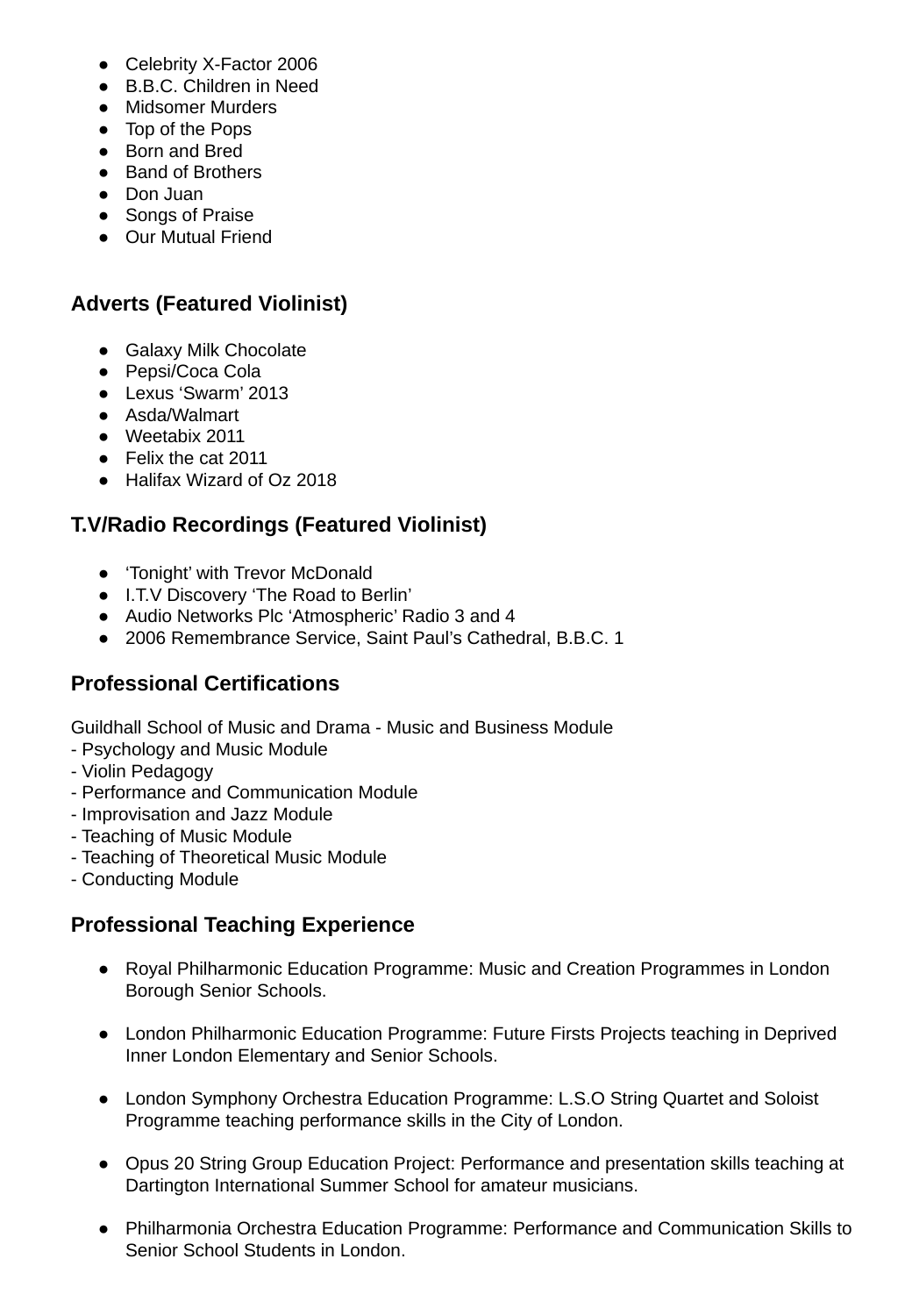#### **Lecturing**

● Guest lecturer at Trinity Laban Conservatoire of Music and Dance

#### **Private Teaching Experience**

- String Professor at Mountview Academy of Theatre Arts
- Numerous students coached to Music Conservatory entrance standard and beyond.
- Ensemble coaching for competition
- Competition Adjudication
- Performance presentation Skills
- Performance and the Media coaching

#### **Education and Qualifications**

Sept. 1991 - July 1995: Guildhall School of Music and Drama, Silk Street, Barbican, EC2Y 8DT

Violin Professors: Krzysztof Smietana (Principal) Masayuki Kino (Private) Howard Davis (Private)

Sept. 1984 - July 1991: The Latymer School, Haselbury Road, Edmonton, London N9.

Sept. 1984 - July 1991: The Junior Royal Academy of Music, Marylebone, London NW1 5HT

Violin Professors: Howard Davis

Winner: Lila Collier String Prize Kreisler Prize

B.Mus. Hons. : Music (Majored in Violin)

A Levels: Geography, Theoretical Music, Practical Music

GCSE's: Biology, Music, English Language, English Literature, Geography, German, Mathematics, Physics, Art, Media Studies

Other Information and Interests

● Shotokan Karate Association – 4th Dan Black belt Senior Instructor 2006-Present